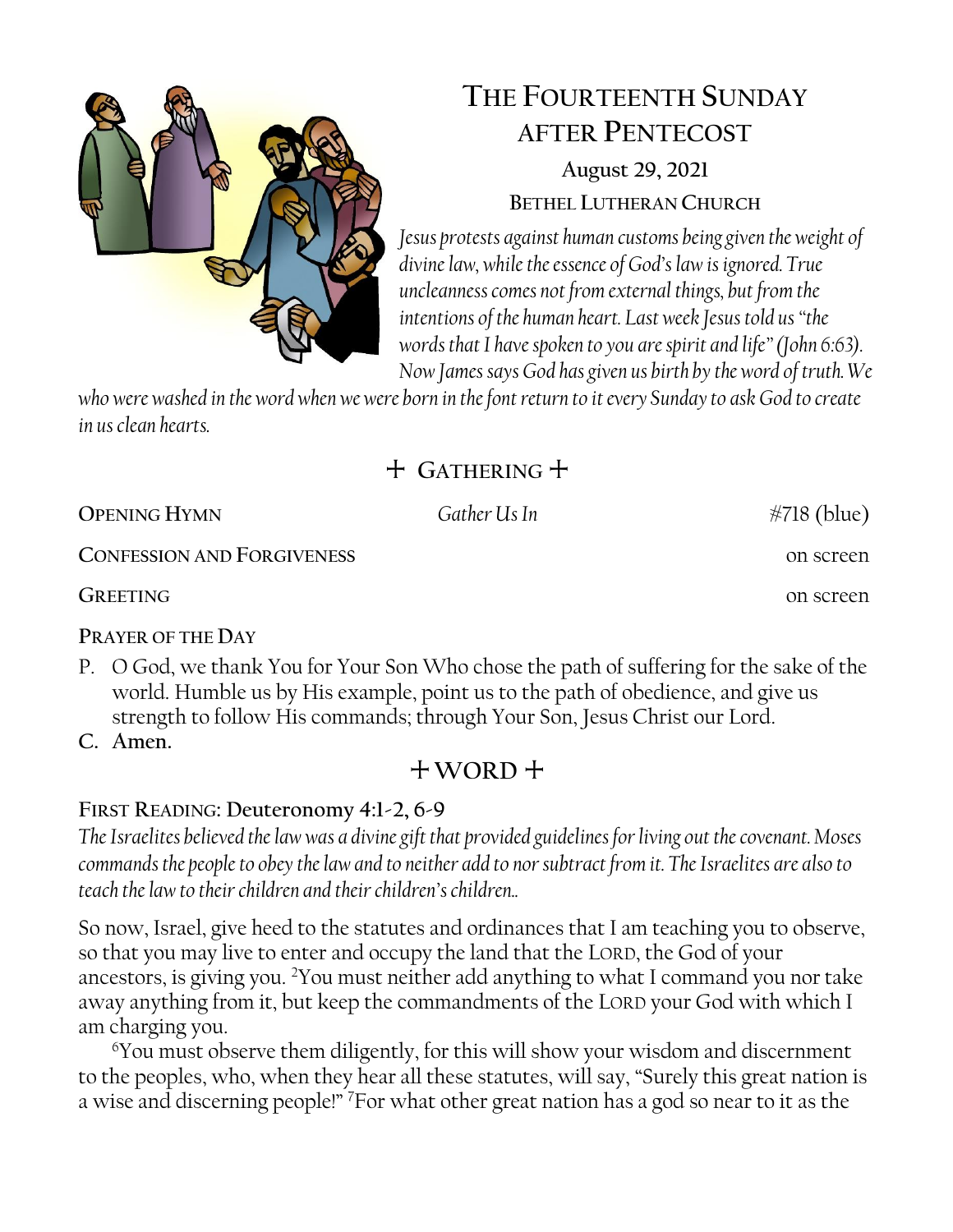LORD our God is whenever we call to Him? <sup>8</sup>And what other great nation has statutes and ordinances as just as this entire law that I am setting before you today? <sup>9</sup>But take care and watch yourselves closely, so as neither to forget the things that your eyes have seen nor to let them slip from your mind all the days of your life; make them known to your children and your children's children.

L. The Word of the Lord. **C. Thanks be to God.**

### **PSALM 15**

*LORD, who may dwell in your tabernacle?*

LORD, who may dwell in your tabernacle? Who may abide upon your holy hill? <sup>2</sup>**Whoever leads a blameless life and does what is right, who speaks the truth from his heart,** <sup>3</sup>there is no guile upon his tongue; he does no evil to his friend; he does not heap contempt upon his neighbor. 4 **In his sight the wicked is rejected, but he honors those who fear the LORD.** <sup>5</sup>He has sworn to do no wrong and does not take back his word. <sup>6</sup>**He does not give his money in hope of gain, nor does he take a bribe against the innocent.** <sup>7</sup>Whoever does these things shall never be overthrown.

## **SECOND READING: James 1:17-27**

*The letter of James was intended to provide first-century Christians with instruction in godly behavior. Here Christians are encouraged to listen carefully and to act on what they hear, especially by caring for those least able to care for themselves.*

Every generous act of giving, with every perfect gift, is from above, coming down from the Father of lights, with whom there is no variation or shadow due to change. <sup>18</sup>In fulfillment of His own purpose He gave us birth by the word of truth, so that we would become a kind of first fruits of His creatures.

<sup>19</sup>You must understand this, my beloved: let everyone be quick to listen, slow to speak, slow to anger; <sup>20</sup>for your anger does not produce God's righteousness. <sup>21</sup>Therefore rid yourselves of all sordidness and rank growth of wickedness, and welcome with meekness the implanted word that has the power to save your souls.

 $22$ But be doers of the word, and not merely hearers who deceive themselves.  $23$ For if any are hearers of the word and not doers, they are like those who look at themselves in a mirror; <sup>24</sup>for they look at themselves and, on going away, immediately forget what they were like. <sup>25</sup>But those who look into the perfect law, the law of liberty, and persevere, being not hearers who forget but doers who act—they will be blessed in their doing.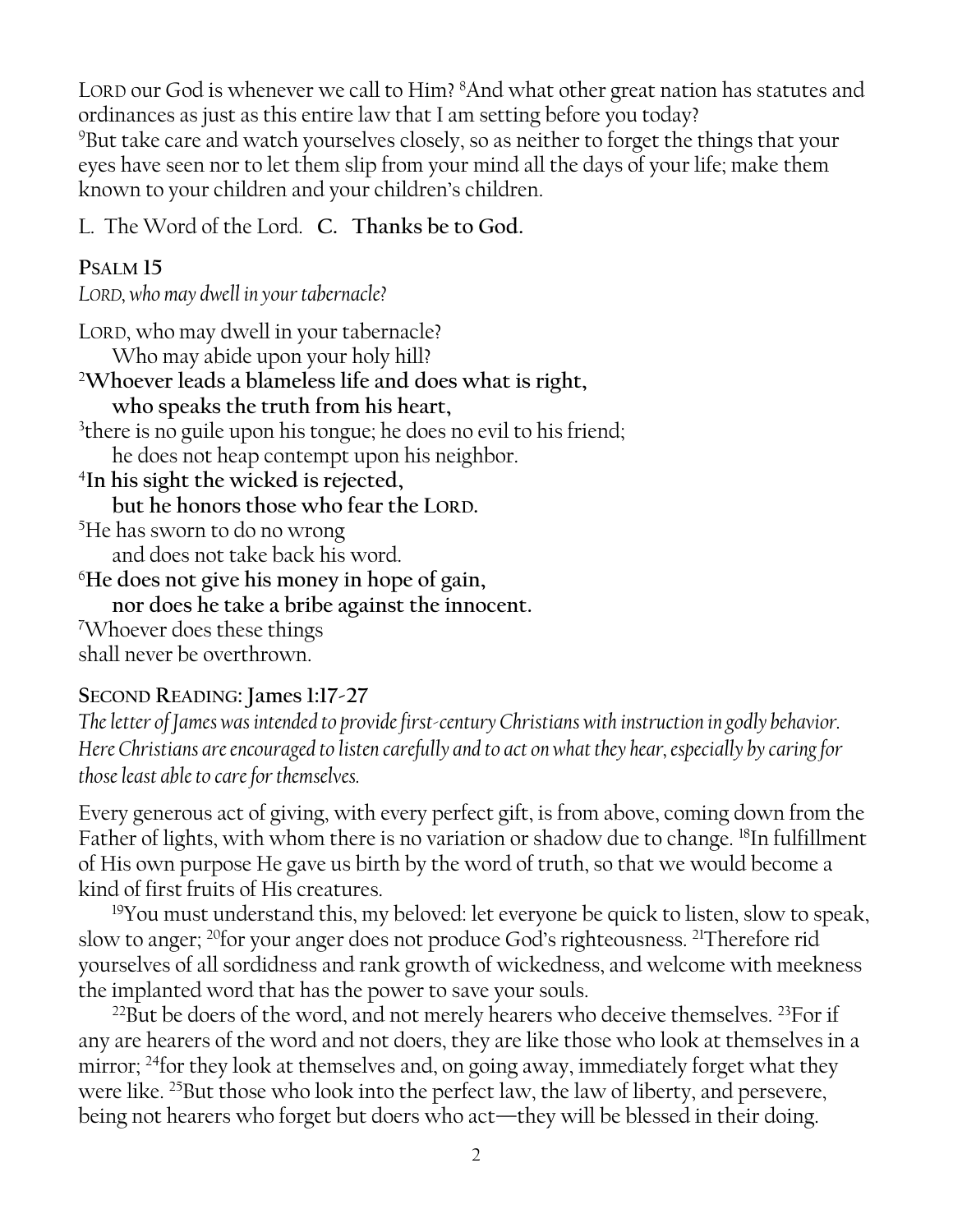<sup>26</sup>If any think they are religious, and do not bridle their tongues but deceive their hearts, their religion is worthless. <sup>27</sup>Religion that is pure and undefiled before God, the Father, is this: to care for orphans and widows in their distress, and to keep oneself unstained by the world.

## L. The Word of the Lord. **C. Thanks be to God**

## **GOSPEL ACCLAMATION** page 83

## HOLY GOSPEL: St. **Mark 7:1-8, 14-15, 21-23**

*Mark's gospel depicts Jesus as challenging traditional ways in which religious people determine what is pure or impure. For Jesus, the observance of religious practices cannot become a substitute for godly words or deeds that spring from a faithful heart.*

## **C. Glory to You, O Lord.**

Now when the Pharisees and some of the scribes who had come from Jerusalem gathered around [Jesus], <sup>2</sup>they noticed that some of His disciples were eating with defiled hands, that is, without washing them.  $3$ (For the Pharisees, and all the Jews, do not eat unless they thoroughly wash their hands, thus observing the tradition of the elders; <sup>4</sup>and they do not eat anything from the market unless they wash it; and there are also many other traditions that they observe, the washing of cups, pots, and bronze kettles.) <sup>5</sup>So the Pharisees and the scribes asked Him, "Why do your disciples not live according to the tradition of the elders, but eat with defiled hands?" <sup>6</sup>He said to them, "Isaiah prophesied rightly about you hypocrites, as it is written,

'This people honors Me with their lips,

but their hearts are far from Me;

7 in vain do they worship Me,

teaching human precepts as doctrines.'

<sup>8</sup>You abandon the commandment of God and hold to human tradition."

<sup>14</sup>Then He called the crowd again and said to them, "Listen to me, all of you, and understand: <sup>15</sup>there is nothing outside a person that by going in can defile, but the things that come out are what defile."

<sup>21</sup>For it is from within, from the human heart, that evil intentions come: fornication, theft, murder, <sup>22</sup>adultery, avarice, wickedness, deceit, licentiousness, envy, slander, pride, folly. <sup>23</sup>All these evil things come from within, and they defile a person."

P. The Gospel of the Lord.

**C. Praise to You, O Christ.**

**SERMON**

**H**YMN OF THE DAY *Oh, that the Lord Would Guide My Ways*  $\#480 \text{ (grn)}$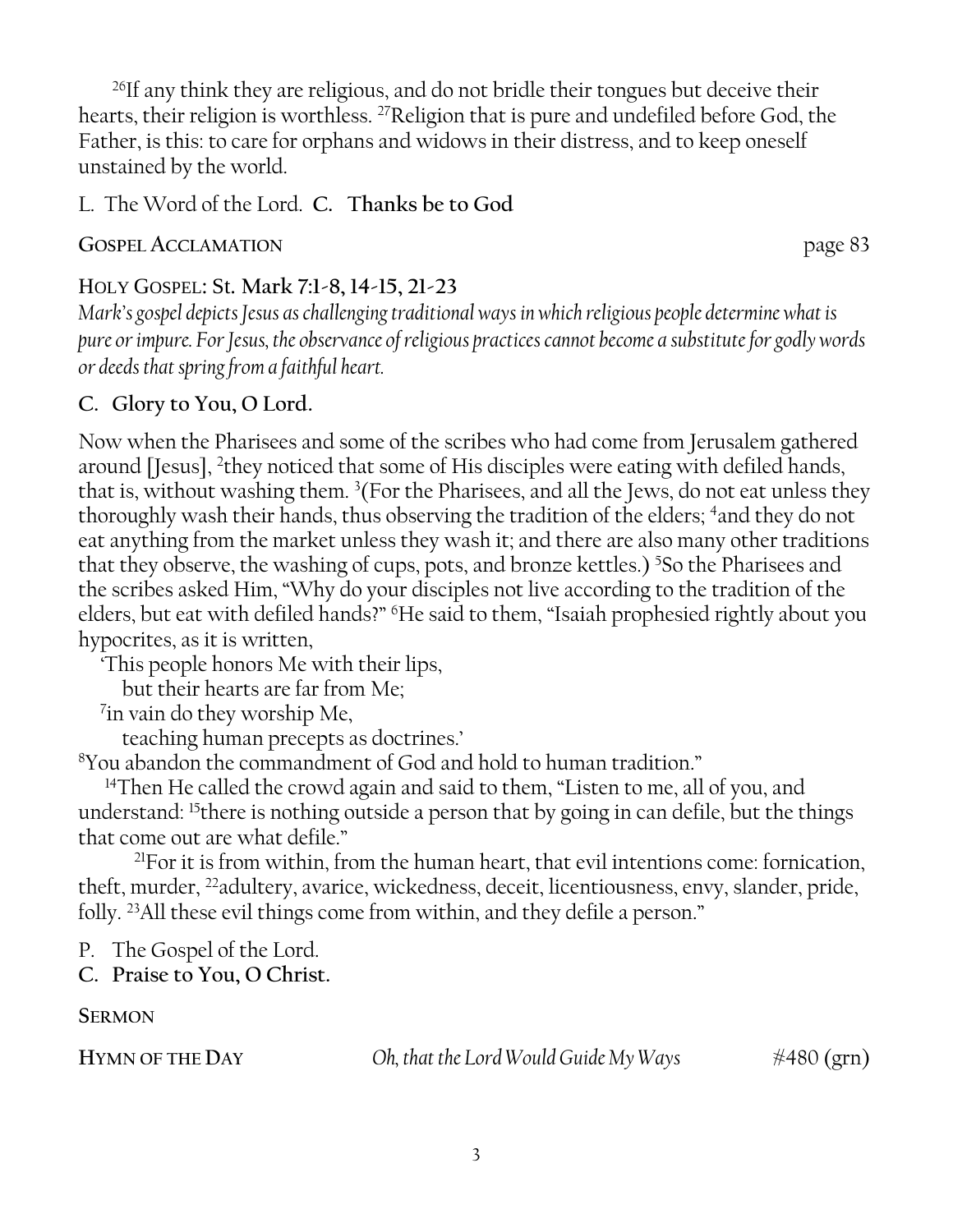#### **SHARING THE PEACE OF THE LORD**

#### **ANNOUNCEMENTS**

## $+$  PRAYER  $+$

#### **OFFERING/OFFERTORY**



**OFFERTORY PRAYER**

- P. Merciful Father,
- **C. we offer with joy and thanksgiving what You have first given us – our selves, our time, and our possessions, signs of Your gracious love. Receive them for the sake of Him Who gave Himself for us, Jesus Christ our Lord. Amen.**

**PRAYERS OF THE CHURCH**

**THE LORD'S PRAYER** page 97

## + **SENDING** +

**BENEDICTION**

- P. Jesus is the vine and we are the branches. May you be rooted and grounded in His love. Almighty God, Father,  $+$  Son, and Holy Spirit, bless you now and forever.
- **C. Amen**

**CLOSING HYMN** For the Beauty of the Earth  $\#561(qrn)$ 

**DISMISSAL** 

- P. Go in peace to love and serve the Lord.
- **C. Thanks be to God.**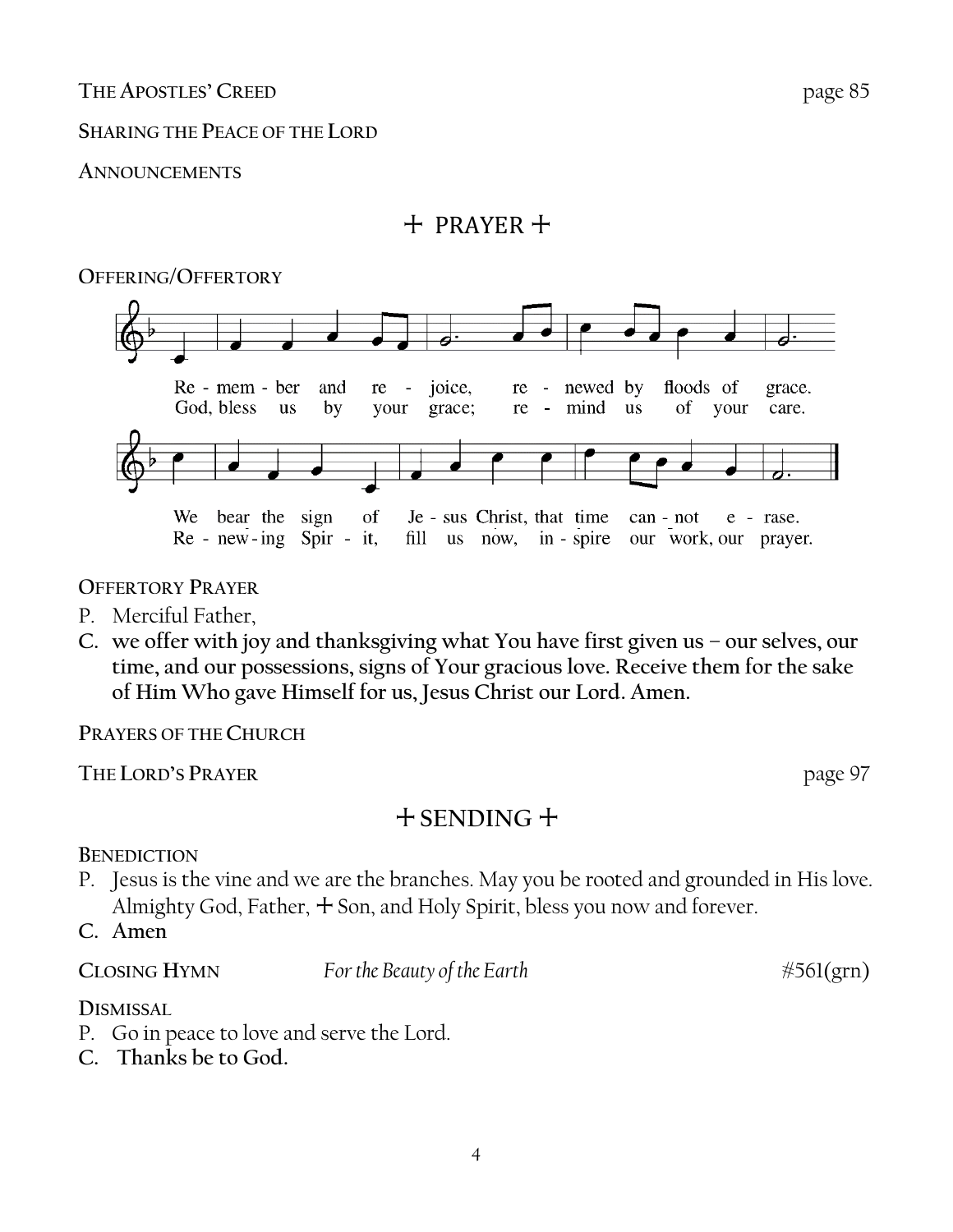### **THOSE WHO SERVE:**

**Ministers:** All the People of God **Presider:** Pastor Ellen Munter **Musician:** Terry Dybsetter **Reader:** Tracy Wente

**Camera:** Josh Sumption **Projection:** James Kamrath/Kendon Knutson Katie Munter/Sara Wollum

**Sound Room:** Ken Jeremiason and Jerome Bruns

#### **How to reach us:**

Church Office: 507-296-4658 Pastor's House: 507-296-4558 Pastor's Cell: 507-828-1000(call or text) Pastor's email: pastormunter@gmail.com

Bethel email: bethel@bethelofporter.com Bethel web page: www.bethelofporter.com



Emily Morton, Angie Denelsbeck Anderson, Shirlee Gabbert, Bill and Karen Pohlen, Carol Moon, Gail Sumption, Kendon Knutson

#### **August 15, 2021**

 General: \$1,249.50 (\$329.50 received through eGiving) Savings: \$100.00 in memory of Bill Ningen (\$50.00 for Organ and \$50.00 undesignated)

#### **August 22, 2021**

 General: \$7,955.72 (\$381.25 received through eGiving) Includes: \$5,000.00 from Reserves to pay monthly bills. \$1,200.00 from Sunday School/VBS Offering Savings for disbursements. \$731.93 from Capital Outlay Savings for repairs. \$332.54 from Sunday School/VBS Supply Savings. Savings: \$125.00 in memory of Norma Dovre.

#### **Grief and Loss Support Group**

Last Tuesday of every month starting September 28<sup>th</sup>, 2021 through January 25<sup>th</sup>, 2022, 10-11:30 am at Christ Lutheran Church in Hendricks, MN.

This is a free monthly support group that gives you an opportunity to meet other people who are grieving and share experiences, gain knowledge and coping strategies.

Contact GOOD SHEPHERDHOSPICE to register. (507)275-2210, Colleen Petersen. **Additional information is on the bulletin board in the church.**